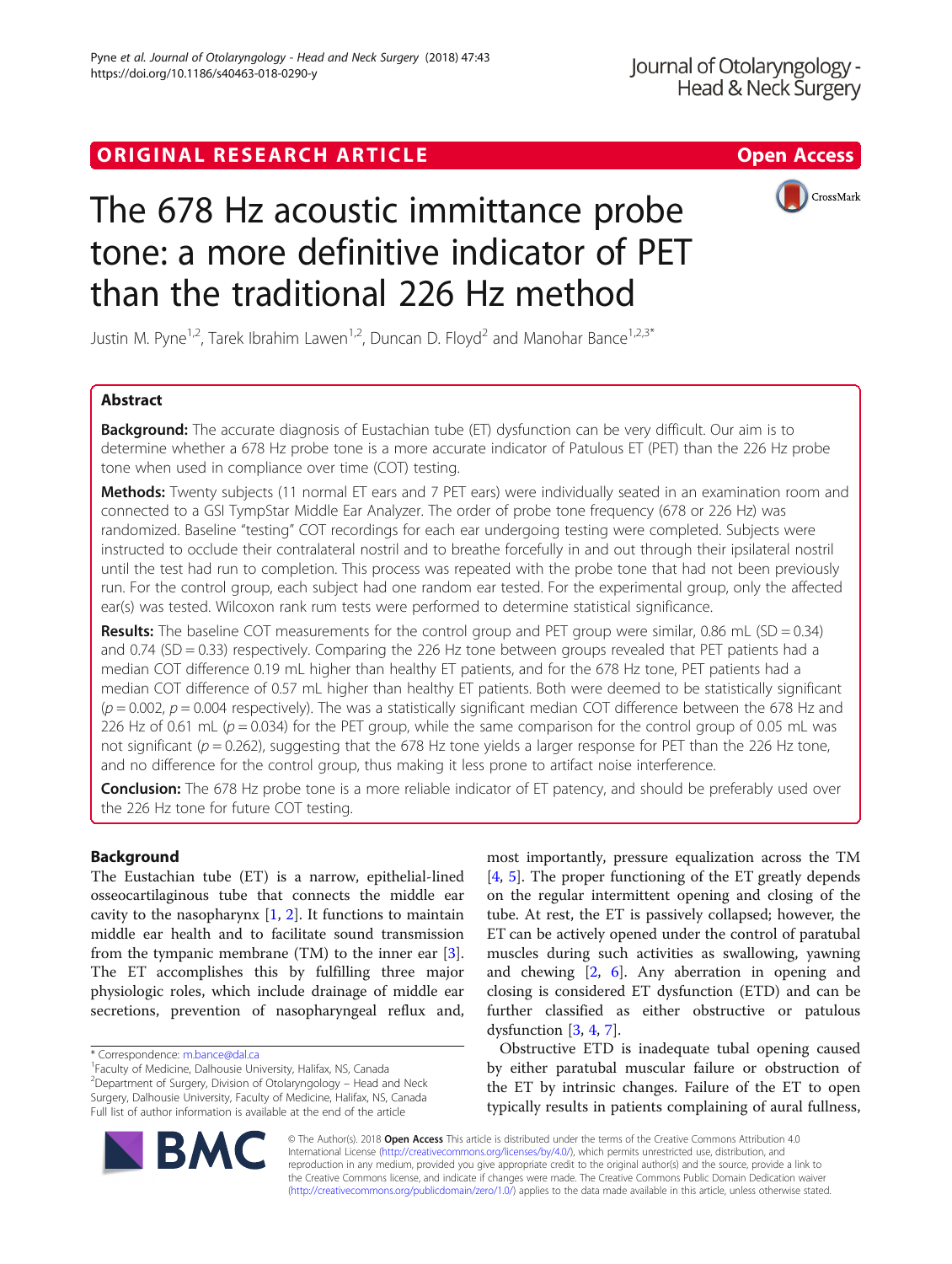periodic 'popping' sounds, muffled hearing and tinnitus [[8\]](#page-5-0). Left untreated, patients with obstructive ETD can develop cholesteatoma, perforation, middle ear effusions and conductive hearing loss [[4,](#page-5-0) [9\]](#page-5-0).

A patulous Eustachian tube (PET) is a far less common type of ETD where the ET remains abnormally open intermittently or permanently, allowing for excessive communication between the middle ear and nasopharynx [[10](#page-5-0)]. Reported potential risk factors for PET include sudden and severe weight loss, pregnancy, radiation therapy and congenital ET defects; nonetheless, many patients do not have any predisposing factors  $[10-16]$  $[10-16]$  $[10-16]$  $[10-16]$ .

The most typical symptoms of PET include autophony (hearing one's own voice) and aerophony (hearing one's own breathing), and often aural fullness [[17\]](#page-5-0). Vertigo, tinnitus and conductive hearing loss have been described, but in our experience, are less common  $[18]$  $[18]$ . In severe cases, symptoms are so distressing that patients progress to develop psychiatric sequelae, such as suicidal ideation and major depressive episodes [\[15](#page-5-0)]. Some symptoms, such as autophony can overlap with other disorders, such as superior canal dehiscence. Classically, autophony and aerophony are made worse with standing and exercise, and are improved by lying down [\[19](#page-5-0)]. However, symptoms can be intermittent and not present when the patient is seen in clinic. The definitive diagnosis of PET is made on direct otoscopic observation of the tympanic membrane moving synchronously with respiration: this is the result of transmission of nasopharyngeal air pressures directly to the middle ear cavity (MEC) through the patent ET. The movement of the tympanic membrane can be exacerbated by having the subject sit upright and take deep breaths while occluding one nostril, to accentuate nasopharyngeal pressure changes [\[19](#page-5-0)].

Despite several different methods being employed over the years, there is no universally accepted protocol for the evaluation of a patent ET  $[10]$  $[10]$ . Nasal endoscopy is frequently used to examine the pharyngeal opening of the ET; however, due to a narrow tubular lumen, the opening being eccentric to the line of visualization, the valve area being mostly hidden, and the presence of secretions, diagnostic visualization of the ET is usually very difficult [\[20](#page-5-0)].

Various researchers have suggested the use of acoustic immittance and standard tympanometry to indirectly observe the respiratory-synchronous movements of the tympanic membrane in the presence of PET [\[4,](#page-5-0) [21,](#page-5-0) [22\]](#page-5-0).

During an acoustic immitance measurement, the tympanometer generates a pure tone of a specific frequency that is delivered into the ear canal via its probe component., and the reflected sound measured. This is a measure of the acoustic impedance and admittance. The typical, tympanometric probe tone is 226 Hz. Acoustic admittance (the reciprocal of acoustic impedance) is a reliable surrogate for compliance when the tone is of a relatively low frequency.

A tympanometer can graph the compliance over time (COT) of the tympanic membrane (sometimes called long time-base tympanometry, and often found on the reflex decay testing function in commercial tympanometers), and this is helpful in the evaluation ET function. During the test, the patient is asked to perform various breathing exercises (e.g. ipsilateral nostril breathing or sniffing) to see the effect on the tympanic membrane's COT. Exaggerated changes in tympanic membrane compliance synchronous with inhalation and exhalation are indicative of a PET [\[10\]](#page-5-0).

Compliance over time using 226 Hz pure tones has been shown to identify PET via respiratory-synchronous middle ear compliance with occlusion of the contralateral nostril and forced ipsilateral nostril breathing [[10](#page-5-0), [22](#page-5-0)–[24](#page-5-0)]. Nonetheless, we have found in our ET practice that alterations in COT measurements using a 678 Hz pure tone is more powerfully predictive of PET than any other tone used before. This was observed when using COT testing with the 226 Hz frequency in the Eustachian Tube clinic; anecdotally, the false-positive rate was too high and the signals too small to reliably interpret with the 226 Hz tone.

The aim of this study was to evaluate results of COT testing in presumed closed and patulous Eustachian tubes, and to compare the 226 Hz and 678 Hz probe tones to determine if the latter provides a clearer distinction between patulous ET and closed ET, which has not been previously described. We hypothesize, based on our observations, that the PET group will produce stronger, clearer, and more identifiable patterns of COT using a 678 Hz pure tone when compared with the 226 Hz frequency, while the closed ET group will yield similar results for each respective tone.

# Methods

## Subject selection

Ethics approval was obtained from our institutional research ethics board. Through the Eustachian Tube Clinic at our institution, subjects were identified as having suspected PET and asked to participate in this study. These subjects experienced one or more of the symptoms of autophony, aerophony, and/or aural fullness. All PET subjects were examined with otoscopy and microscopy to confirm that there was no obstruction in the ear canal, no current visible ear disease, and that the TM was moving with respiration prior to testing. Any subjects not meeting these criteria were excluded from the PET group (experimental group). These were our confirmed PET subjects.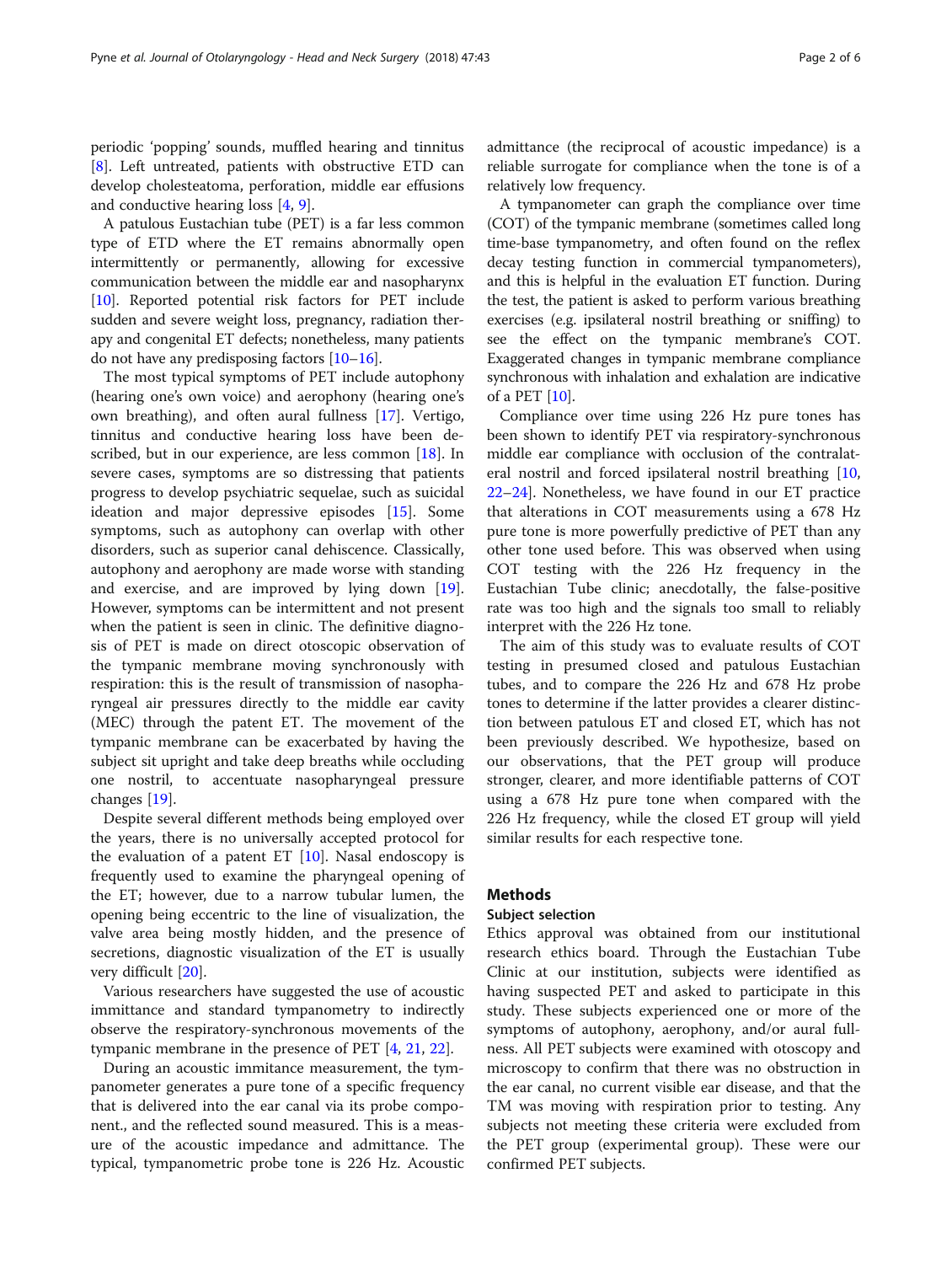To obtain our healthy ET group (control group), subjects with no prior history of ear disease, no previous ear surgery, and no current ET dysfunction were recruited. All healthy subjects were examined with otoscopy to confirm that there was no obstruction in the ear canal, no current visible ear disease, and that the TM was not moving with respiration prior to testing. Any ears not meeting these criteria were excluded from the control group.

# Data collection

Data was collected prospectively. Subjects were seated upright in an examination room and connected to a GSI TympStar Middle Ear Analyzer (Grason-Stadler, MN, USA). A typical tympanogram was completed on each subject. The machine was then set to the acoustic reflex decay test protocol (allowing for a 15-s recording/10 s analysis window) and either the 226 Hz probe tone or the 678 Hz probe tone was selected. The acoustic reflex stimulus setting was set to the CONTRA option, but the contralateral earphone was not placed in the subject's opposite ear; the stimulus level was also set to 35 dB, i.e. there was no acoustic stimulus applied that could cause a stapedial reflex. The order of probe tone frequency (678 or 226 Hz) was randomized. Baseline "testing" COT recordings for each ear undergoing testing were completed. This measured the middle ear admittance over the 15 s window in the absence of any acoustic stimuli or subject maneuvering. As such, this was the admittance over time with the middle ear "at rest." COT testing for PET was then completed. Just prior to initiating the test, each subject was instructed to occlude their contralateral nostril. The testing protocol was initiated, and each subject was instructed breathe forcefully in and out through their ipsilateral nostril until the test had run to completion, which increases nasopharyngeal pressure changes, and therefore emphasize the effects of a PET. This process was repeated with the probe tone that had not been previously run. For the control group, each subject had one random ear tested. For the experimental group, only the affected ear(s) was tested. All results were retrieved from the TympStar printer upon completion of each test run.

# Statistical analysis

A descriptive analysis was performed on patient demographics. These are represented by averages, range, and standard deviation. For statistical analysis, COT values at both 226 Hz and 678 Hz were compared between healthy and PET subjects, as well as within each subject group. A case control design was implemented. With PET patients representing cases and healthy ET patients representing controls. Wilcoxon rank sum tests were performed to determine statistical significance. All analysis was performed with R version 3.3.1 ("Bug in Your Hair"). Effect sizes are presented as medians and approximate 95% confidence intervals. Non-parametric testing was utilized as sample sizes in our study were insufficient to rely on assumptions of asymptomatic normality for the purposes of hypothesis testing. A  $p$ value < 0.05 was considered statistically significant (95% confidence interval.)

# Study population

The control group consisted of eight males and three females with a mean age of 28.7 years (range: 24 years to 46 years;  $SD = 5.8$  years). Of this group, three members described having symptoms of tinnitus intermittently. None had hearing loss or experienced autophony.

The experimental group consisted of four males and three females with a mean age of 35.7 years (range: 23 years to 50 years;  $SD = 12.3$  years). Of these patients, two had a sensorineural hearing loss and one had a hearing loss that was conductive in nature. Three patients from the experimental group could volitionally open their ET, and tests were performed when they were sure their ETs were open, which was confirmed by observation of movement of the TM with respiration. Four patients reported symptoms of autophony. None reported tinnitus. Data are reported as means and standard deviations (SD).

# **Results**

The study included a total of 18 patients (18 ears) who underwent COT testing, demographics are in Table 1. Both the average and range of magnitude of MEC were recorded for each group.

In the control group (11 ears), the resting tympanogram compliance average was  $0.86$  mL (SD =  $0.34$  mL), which is comparable to that of the experimental group (0.74 mL, SD = 0.33 mL), however two PET ears were missed for this stage of testing. The average change in middle ear compliance (COT) was  $0.07$  mL (SD =  $0.05$  mL) for the 226 Hz frequency, and  $0.12$  mL  $(SD = 0.12$  mL) for the 678 Hz frequency (Table [2\)](#page-3-0). Figure [1](#page-3-0) shows COT tracings for a healthy ET subject at the 226 Hz and 678 Hz frequencies. For the PET group (7 ears), the average middle ear compliance change was 0.26 mL (SD = 0.08 mL) and  $0.69$  mL  $(SD = 0.35$  mL) for the 226 Hz and 678 Hz frequencies, respectively (Table [2](#page-3-0)). Figure [2](#page-3-0) shows COT tracings for a PET subject at the 226 Hz and 678 Hz frequencies.

|  | Table 1 Demographics of study population |  |  |  |  |  |
|--|------------------------------------------|--|--|--|--|--|
|--|------------------------------------------|--|--|--|--|--|

|            | Mean Age, yrs (range) | Male | Female |
|------------|-----------------------|------|--------|
| Healthy ET | 28.63 (24-46)         |      |        |
| PFT        | 35.71 (22-50)         |      |        |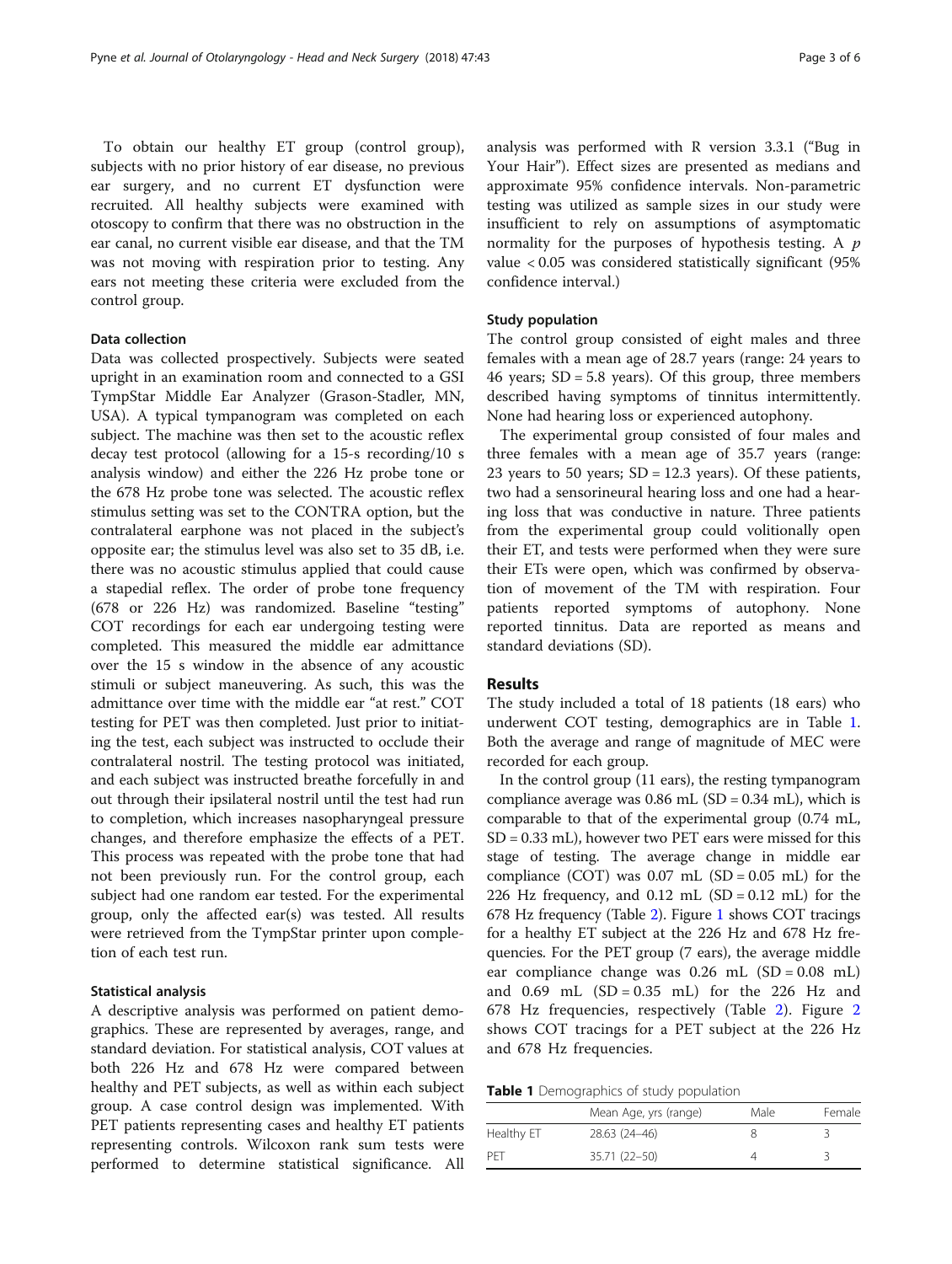| testing or zzo i iz and ozo i iz probe tones |          |      |                                                   |      |  |  |  |  |
|----------------------------------------------|----------|------|---------------------------------------------------|------|--|--|--|--|
|                                              | $226$ Hz |      | 678 Hz                                            |      |  |  |  |  |
|                                              |          |      | Average COT (mL) SD (mL) Average COT (mL) SD (mL) |      |  |  |  |  |
| Healthy ET 0.07                              |          | 005  | 0.12                                              | 0.12 |  |  |  |  |
| PFT.                                         | 0.26     | 0.08 | 069                                               | 0.35 |  |  |  |  |

<span id="page-3-0"></span>Table 2 Comparison of healthy ET and PET COT following testing of 226 Hz and 678 Hz probe tones

For comparison of results between groups, the difference between median COT at each frequency was evaluated (Table 3). It was found that for the 226 Hz frequency, the experimental group had an average COT of 0.19 mL more than the control group (0.26 mL vs 0.07 mL) and this was statistically significant ( $p = 0.002$ , Fig. [3\)](#page-4-0). The median COT difference between groups at the 678 Hz frequency the difference was found to be 0.57 mL (0.69 mL vs. 0.12 mL) and this statistically significant ( $p = 0.004$  $p = 0.004$ , Fig. 4). The difference between COT at 678 Hz and 226 Hz for the control group was 0.05 mL, while for the experimental group, this difference was 0.61 mL. The later was found to be statistically significant ( $p = 0.034$ ) while there was no significant relationship seen in the former ( $p = 0.262$ ).

# **Discussion**

Evaluation of ET function via tympanometry has been used for many years, but it certainly has its challenges. Primarily, the 226 Hz tone provides only limited reliability for distinguishing between healthy and diseased ET states. This study investigated the compliance over time







represents middle ear compliance (MEC), measured in mL or mmho. The x-axis represents time, measured in seconds (s). A detailed outline of the procedure is described in the "Data Collection" section of this manuscript. Based on an algorithm used by the creators of the TympStar, the maximum MEC during testing is calculated. The tracings indicate movement of the TM with each respiration

(COT) of patulous ET and healthy ET patients when subjected to 226 Hz and 678 Hz tones, with the goal of determining if the latter yielded a clearer distinction between the healthy and disease ET states. Although based on our statistical analysis, both the 226 Hz and 678 Hz frequencies yielded results that indicate they can distinguish between healthy ET and PET states, in comparison with the former, the latter method shows a very strong response for PET subjects, and in some cases, the response was higher than the limits of the TympStar instrument. This limitation is due to the fact the we have independently adapted this machine to run the tests we have set up. As such, the TympStar as commercially

|  |  |  |  | Table 3 Wilcoxon Rank-Sum test for COT difference between |  |  |
|--|--|--|--|-----------------------------------------------------------|--|--|
|  |  |  |  | healthy ET and PET at 226 Hz and 678 Hz probe tones       |  |  |

|                                     | Median<br>Difference | 95 CI                      | р     |
|-------------------------------------|----------------------|----------------------------|-------|
| PET 226 Hz vs. healthy<br>FT 226 Hz | 0.19                 | $(0.09 \text{ to } 0.28)$  | 0.002 |
| PET 678 Hz vs. healthy<br>FT 678 Hz | 0.57                 | $(0.25 \text{ to } 0.93)$  | 0.004 |
| Healthy 678 Hz vs<br>Healthy 226 Hz | 0.05                 | $(-0.02 \text{ to } 0.09)$ | 0.262 |
| PFT 678 Hz vs PFT<br>226 Hz         | 0.61                 | $(0.01$ to $0.79)$         | 0.034 |
|                                     |                      |                            |       |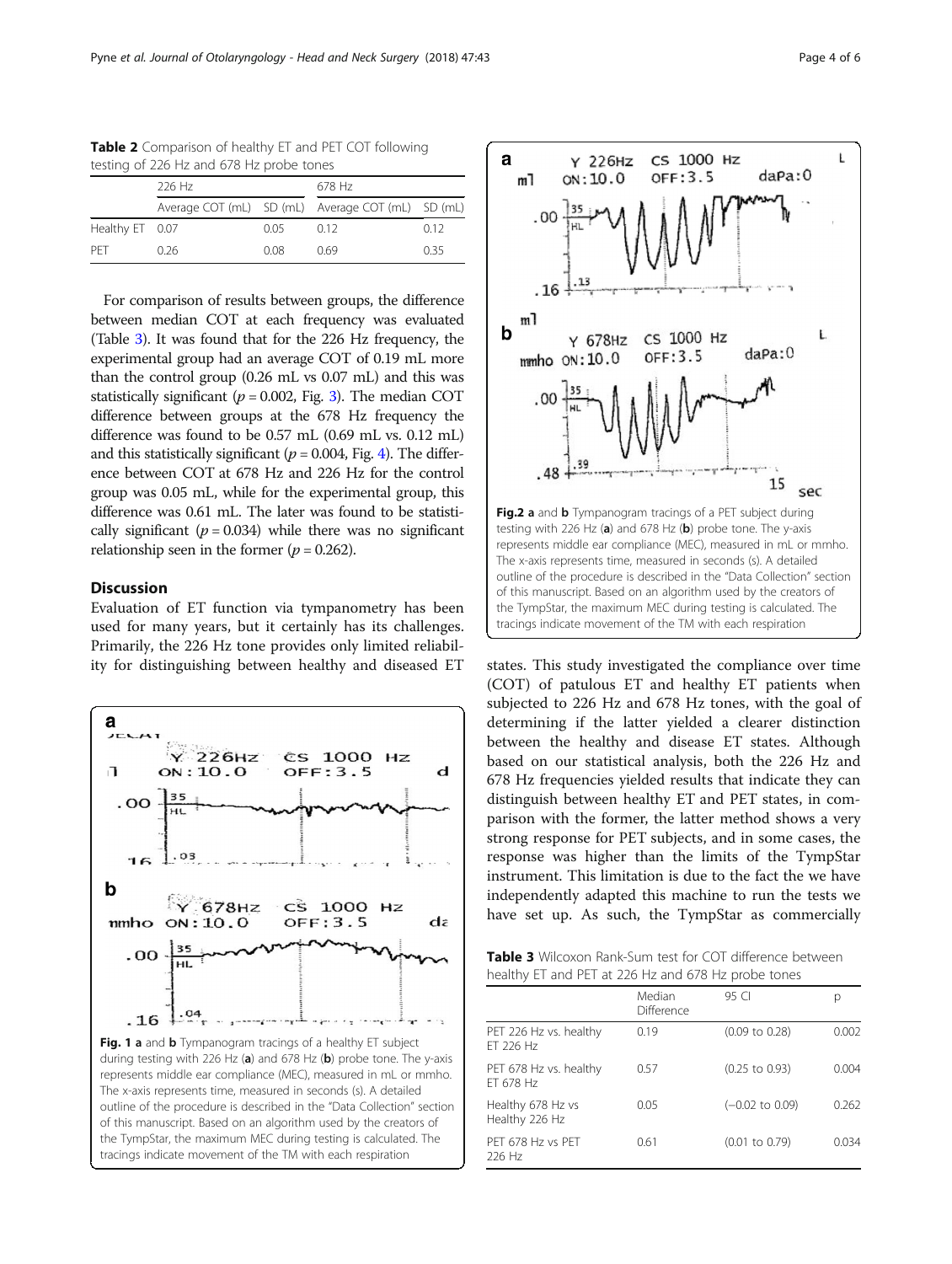<span id="page-4-0"></span>

configured is not the ideal instrument for measuring positive PET responses. Nonetheless, the upper limit of recording was 0.99 mmho and any response that exceeded this value were recorded as the maximum (0.99 mmho). If an instrument with the capability of reading up to 2.0 mmho or even 3.0 mmho was available, a more exact measurement of MEC would be possible. While the 226 Hz frequency does appear to show a distinction between healthy ET and PET states, the response is much lower than the 678 Hz probe tone, suggesting that the former could yield false positive results due to random noise.

One interesting aspect of our analysis was the comparison of probe tones within each subject group. There was no statistically significant difference between the 226 Hz and 678 Hz frequencies COT responses for the control group, which would support the notion that both are equally as effective at avoiding a false positive nonhealthy ET state. However, comparing the same two tones for the experimental group, we found that the 678 Hz frequency had a significantly higher response than the 226 Hz frequency, offering further support that the former is the ideal frequency for this methodology of testing.

When evaluating the readouts from the instrument, it appeared that there was an apparent discrepancy between the displayed reading and the paper tracing produced. According to the manufacturer of the TympStar machine, a complicated and proprietary algorithm – which is beyond the scope of this paper – is used to produce the peak value reading, and little weight should be given to the tracings per se, rather